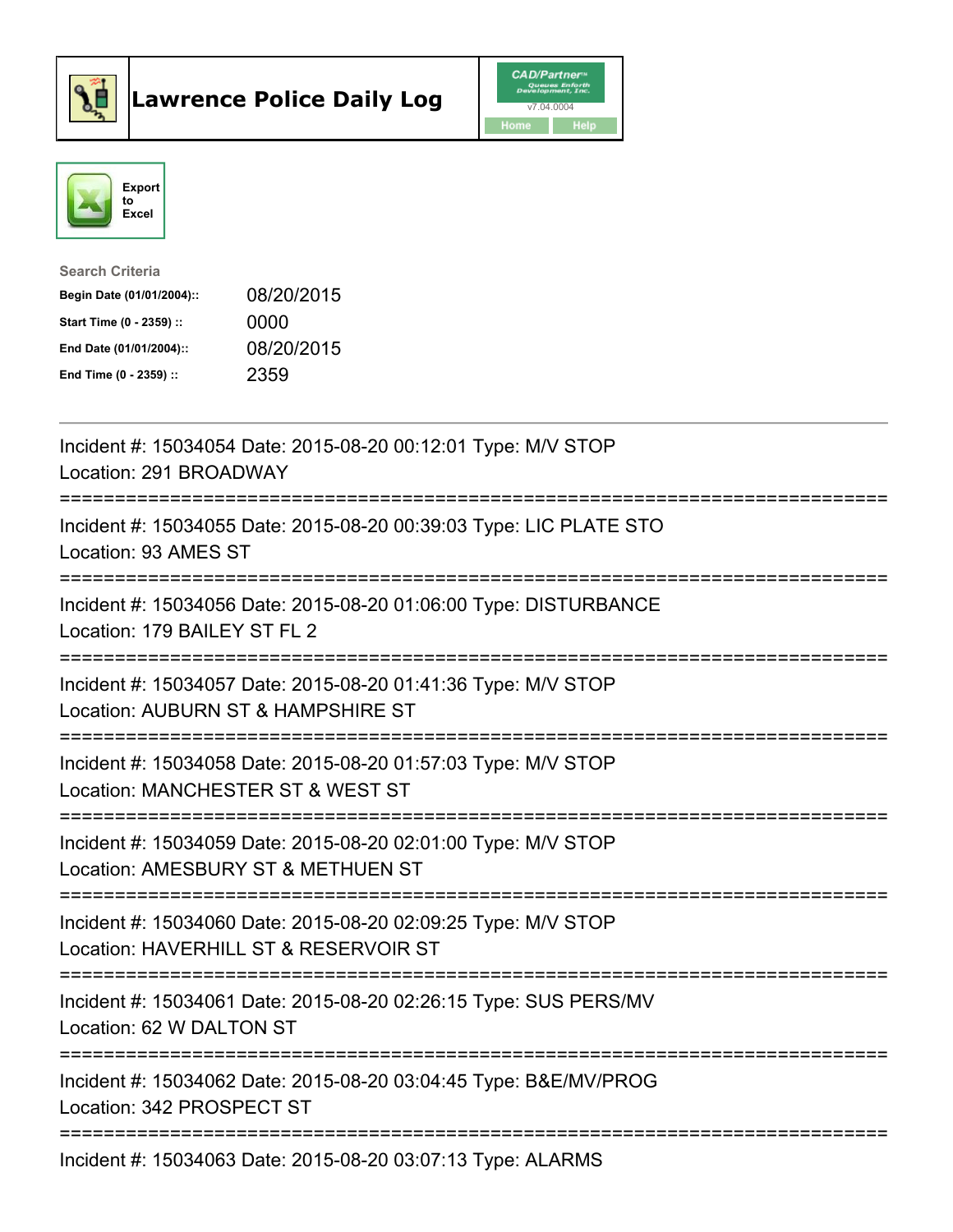Location: SUPER LIQUORS / 35 S BROADWAY =========================================================================== Incident #: 15034064 Date: 2015-08-20 03:35:15 Type: ALARMS Location: NECCO / 420 COMMON ST =========================================================================== Incident #: 15034065 Date: 2015-08-20 03:54:23 Type: M/V STOP Location: JORDAN ST & WATER ST =========================================================================== Incident #: 15034066 Date: 2015-08-20 03:56:15 Type: B&E/PROG Location: DAIRY QUEEN / 190 S UNION ST =========================================================================== Incident #: 15034067 Date: 2015-08-20 04:32:35 Type: B&E/MV/PAST Location: 23 OHIO AV =========================================================================== Incident #: 15034068 Date: 2015-08-20 05:11:13 Type: ALARMS Location: 8 HARRISON ST =========================================================================== Incident #: 15034069 Date: 2015-08-20 06:09:14 Type: B&E/MV/PAST Location: 43 BEACON AV =========================================================================== Incident #: 15034070 Date: 2015-08-20 06:12:52 Type: STOL/MV/PAS Location: 20 LORING ST =========================================================================== Incident #: 15034071 Date: 2015-08-20 06:14:57 Type: B&E/PAST Location: HIDDEN GEM / 49 BLANCHARD ST =========================================================================== Incident #: 15034072 Date: 2015-08-20 07:00:39 Type: SUICIDE ATTEMPT Location: 90 FARNHAM ST FL 3 =========================================================================== Incident #: 15034073 Date: 2015-08-20 07:19:13 Type: LOUD NOISE Location: 49 SUMMER ST =========================================================================== Incident #: 15034074 Date: 2015-08-20 07:38:44 Type: TOW OF M/V Location: 92 BAILEY ST =========================================================================== Incident #: 15034075 Date: 2015-08-20 07:39:50 Type: TOW OF M/V Location: 43 BROOK ST =========================================================================== Incident #: 15034076 Date: 2015-08-20 07:52:46 Type: MEDIC SUPPORT Location: 100 DORCHESTER ST FL 1 =========================================================================== Incident #: 15034078 Date: 2015-08-20 07:57:41 Type: LOST PROPERTY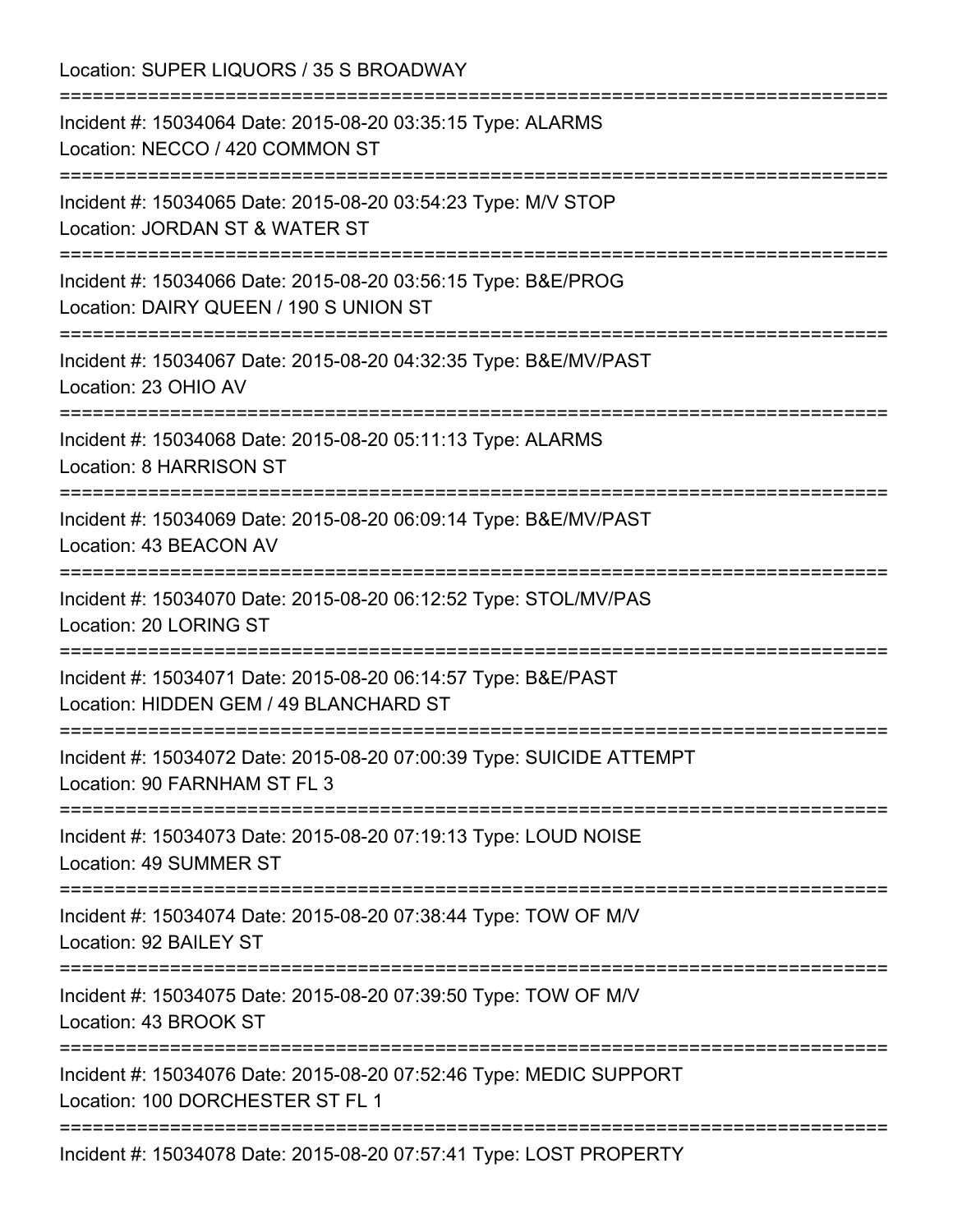| Incident #: 15034077 Date: 2015-08-20 07:58:30 Type: INVESTIGATION<br>Location: 90 LOWELL ST<br>--------------------------------------<br>===================================== |
|---------------------------------------------------------------------------------------------------------------------------------------------------------------------------------|
| Incident #: 15034079 Date: 2015-08-20 08:00:34 Type: MEDIC SUPPORT<br>Location: 31 ROLLINS ST                                                                                   |
| Incident #: 15034080 Date: 2015-08-20 08:01:16 Type: M/V STOP<br>Location: 1 CANAL ST                                                                                           |
| Incident #: 15034081 Date: 2015-08-20 08:07:16 Type: GENERAL SERV<br><b>Location: CAULKINS CT</b>                                                                               |
| Incident #: 15034082 Date: 2015-08-20 08:28:16 Type: M/V STOP<br>Location: BROADWAY & HAVERHILL ST<br>----------------------                                                    |
| Incident #: 15034083 Date: 2015-08-20 08:38:42 Type: SUS PERS/MV<br>Location: 309 ANDOVER ST<br>=======================                                                         |
| Incident #: 15034084 Date: 2015-08-20 09:07:13 Type: ALARM/BURG<br>Location: ESPERANZA ACADEMY / 198 GARDEN ST                                                                  |
| Incident #: 15034085 Date: 2015-08-20 09:31:21 Type: DISTURBANCE<br>Location: JACKSON LUMBER OFFICE/MILL / 245 MARKET ST                                                        |
| Incident #: 15034086 Date: 2015-08-20 09:33:36 Type: PARK & WALK<br>Location: BRADFORD ST & BROADWAY                                                                            |
| Incident #: 15034087 Date: 2015-08-20 09:48:49 Type: SUS PERS/MV<br>Location: 61 BRADFORD ST                                                                                    |
| Incident #: 15034088 Date: 2015-08-20 09:49:35 Type: TOW/REPOSSED<br>Location: 311 WATER ST<br>================================                                                 |
| Incident #: 15034089 Date: 2015-08-20 09:58:28 Type: STOL/MV/PAS<br>Location: 71 BOXFORD ST                                                                                     |
| Incident #: 15034090 Date: 2015-08-20 10:02:18 Type: DISTURBANCE<br>Location: 202 BROADWAY                                                                                      |
| Incident #: 15034091 Date: 2015-08-20 10:06:23 Type: DISTURBANCE                                                                                                                |

Location: MARKET ST & PARKER ST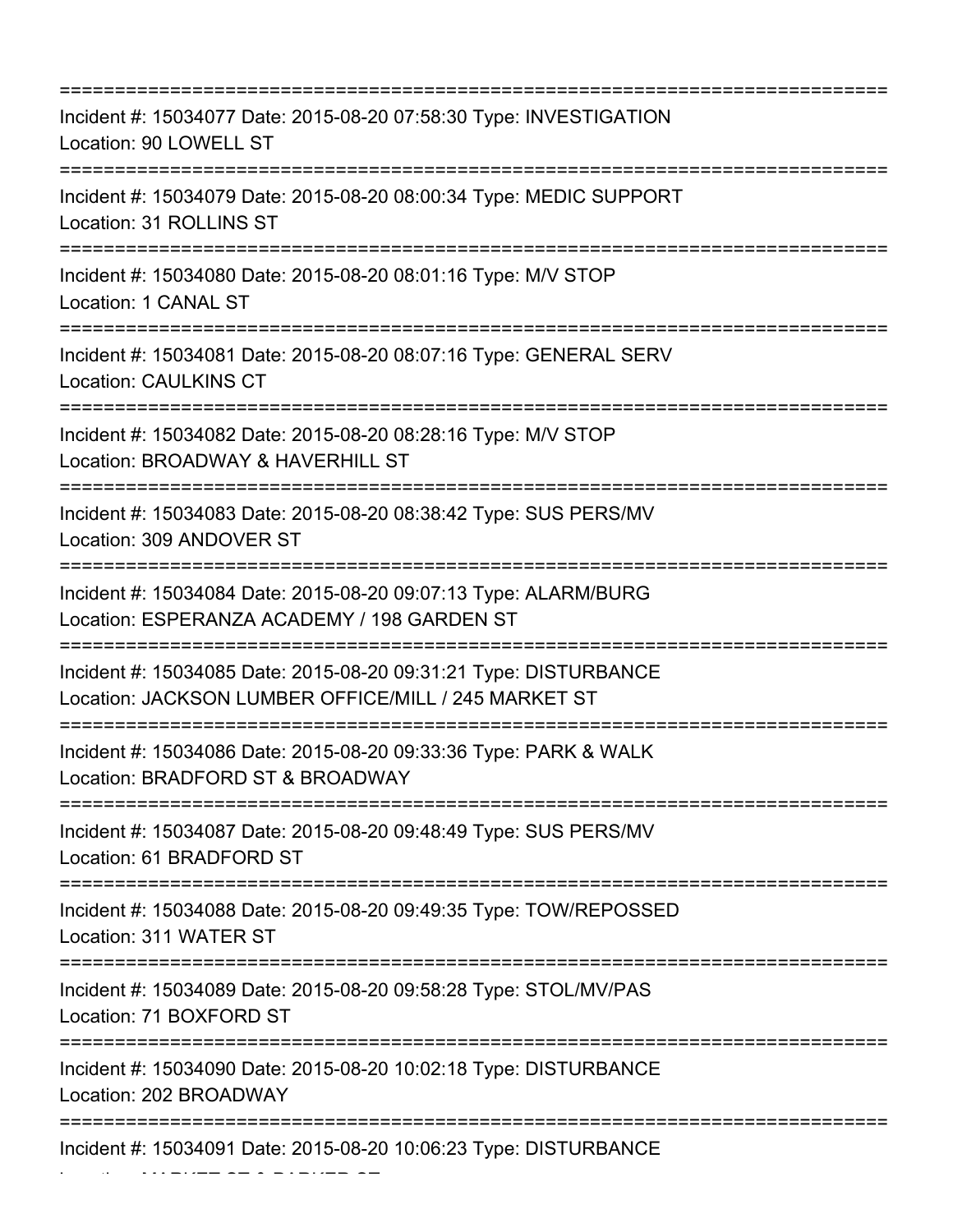=========================================================================== Incident #: 15034092 Date: 2015-08-20 10:13:22 Type: LOCKOUT Location: LADDER 4 LFD / 83 S BROADWAY =========================================================================== Incident #: 15034093 Date: 2015-08-20 10:16:37 Type: ALARM/BURG Location: METRO PCS / 160 BROADWAY =========================================================================== Incident #: 15034094 Date: 2015-08-20 10:17:21 Type: LOST PROPERTY Location: 6 INMAN ST #20 =========================================================================== Incident #: 15034095 Date: 2015-08-20 10:20:14 Type: SUS PERS/MV Location: ANDOVER ST & BEACON ST =========================================================================== Incident #: 15034096 Date: 2015-08-20 10:30:20 Type: INVEST CONT Location: 90 SAUNDERS ST =========================================================================== Incident #: 15034097 Date: 2015-08-20 10:48:55 Type: LARCENY/PAST Location: 100 MARSTON ST =========================================================================== Incident #: 15034098 Date: 2015-08-20 11:11:26 Type: THREATS Location: 157 SALEM ST =========================================================================== Incident #: 15034099 Date: 2015-08-20 11:13:01 Type: M/V STOP Location: BROADWAY & CONCORD ST =========================================================================== Incident #: 15034100 Date: 2015-08-20 11:14:12 Type: 209A/SERVE Location: 28 SUMMIT AV =========================================================================== Incident #: 15034101 Date: 2015-08-20 11:16:46 Type: TOW OF M/V Location: 88 CROSS ST =========================================================================== Incident #: 15034102 Date: 2015-08-20 11:20:16 Type: 209A/SERVE Location: 308 WATER ST =========================================================================== Incident #: 15034103 Date: 2015-08-20 11:33:18 Type: INVEST CONT Location: 361 HOWARD ST =========================================================================== Incident #: 15034104 Date: 2015-08-20 11:36:06 Type: M/V STOP Location: BENNINGTON ST & PARK ST =========================================================================== Incident #: 15034105 Date: 2015-08-20 11:38:32 Type: 209A/SERVE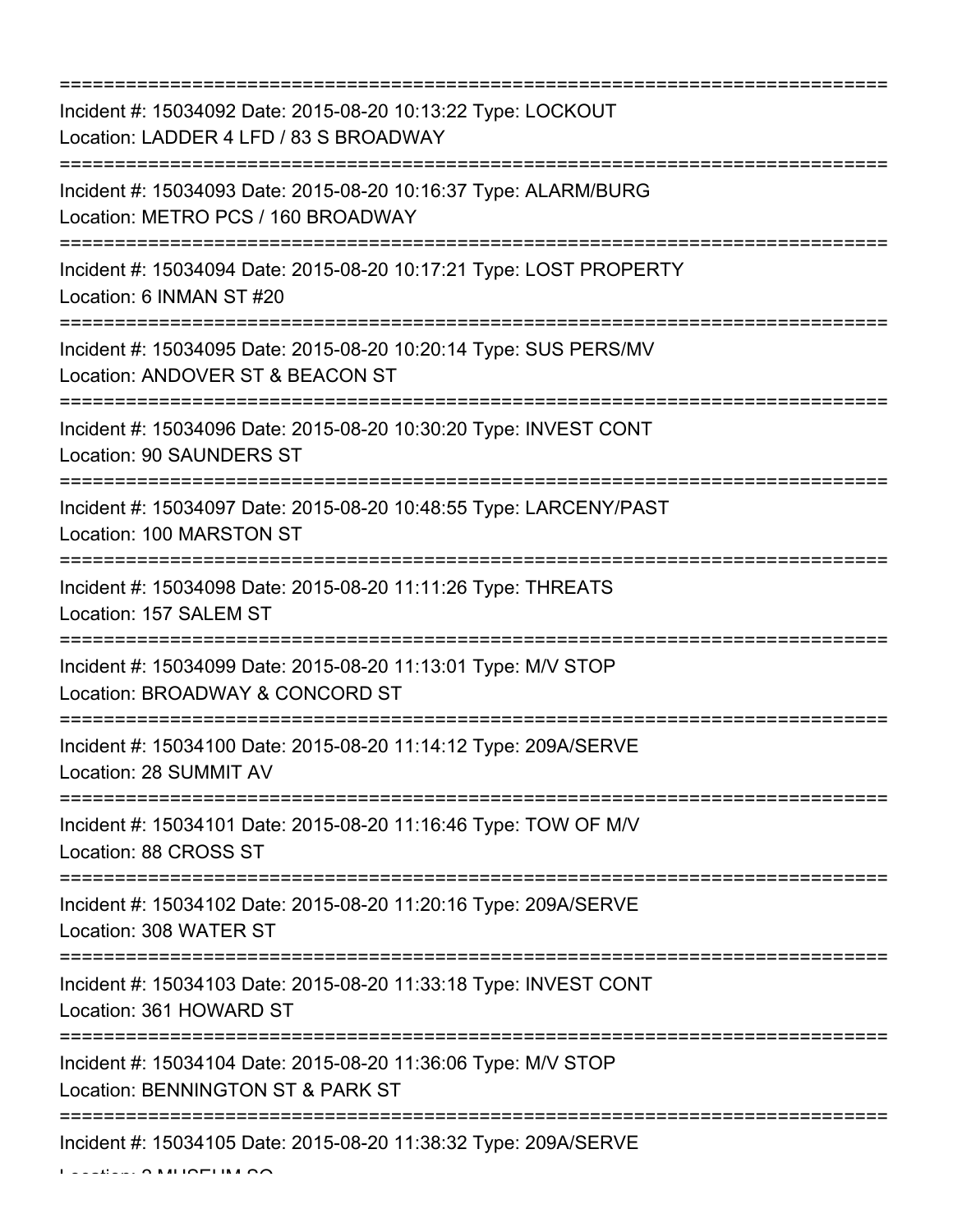=========================================================================== Incident #: 15034106 Date: 2015-08-20 11:39:03 Type: B&E/PAST Location: 44 BEACON AV =========================================================================== Incident #: 15034107 Date: 2015-08-20 11:51:05 Type: INVESTIGATION Location: AMERICAN CAPITAL ENERGY / 360 MERRIMACK ST #202 =========================================================================== Incident #: 15034108 Date: 2015-08-20 11:53:08 Type: INVESTIGATION Location: 264 JACKSON ST =========================================================================== Incident #: 15034109 Date: 2015-08-20 11:54:00 Type: 209A/SERVE Location: 117 WATER ST =========================================================================== Incident #: 15034110 Date: 2015-08-20 11:55:13 Type: KEEP PEACE Location: 108 WATER ST =========================================================================== Incident #: 15034112 Date: 2015-08-20 12:01:14 Type: HIT & RUN M/V Location: FRANKLIN ST & TREMONT ST =========================================================================== Incident #: 15034111 Date: 2015-08-20 12:01:51 Type: ASSSIT OTHER PD Location: CAULKINS CT =========================================================================== Incident #: 15034113 Date: 2015-08-20 12:13:39 Type: DRUG VIO Location: HAFFNERS GAS STATION / 469 HAVERHILL ST =========================================================================== Incident #: 15034114 Date: 2015-08-20 12:18:06 Type: SUS PERS/MV Location: 205 BROADWAY =========================================================================== Incident #: 15034115 Date: 2015-08-20 12:20:02 Type: INVEST CONT Location: 43 SPRINGFIELD ST FL 2 =========================================================================== Incident #: 15034116 Date: 2015-08-20 12:34:27 Type: DISABLED MV Location: WINTHROP AV =========================================================================== Incident #: 15034117 Date: 2015-08-20 12:35:26 Type: MEDIC SUPPORT Location: WALGREENS / 135 BROADWAY =========================================================================== Incident #: 15034119 Date: 2015-08-20 12:40:17 Type: STOL/MV/PAS Location: 112 BEACON AV =========================================================================== Incident #: 15034118 Date: 2015-08-20 12:43:58 Type: ASSSIT AMBULANC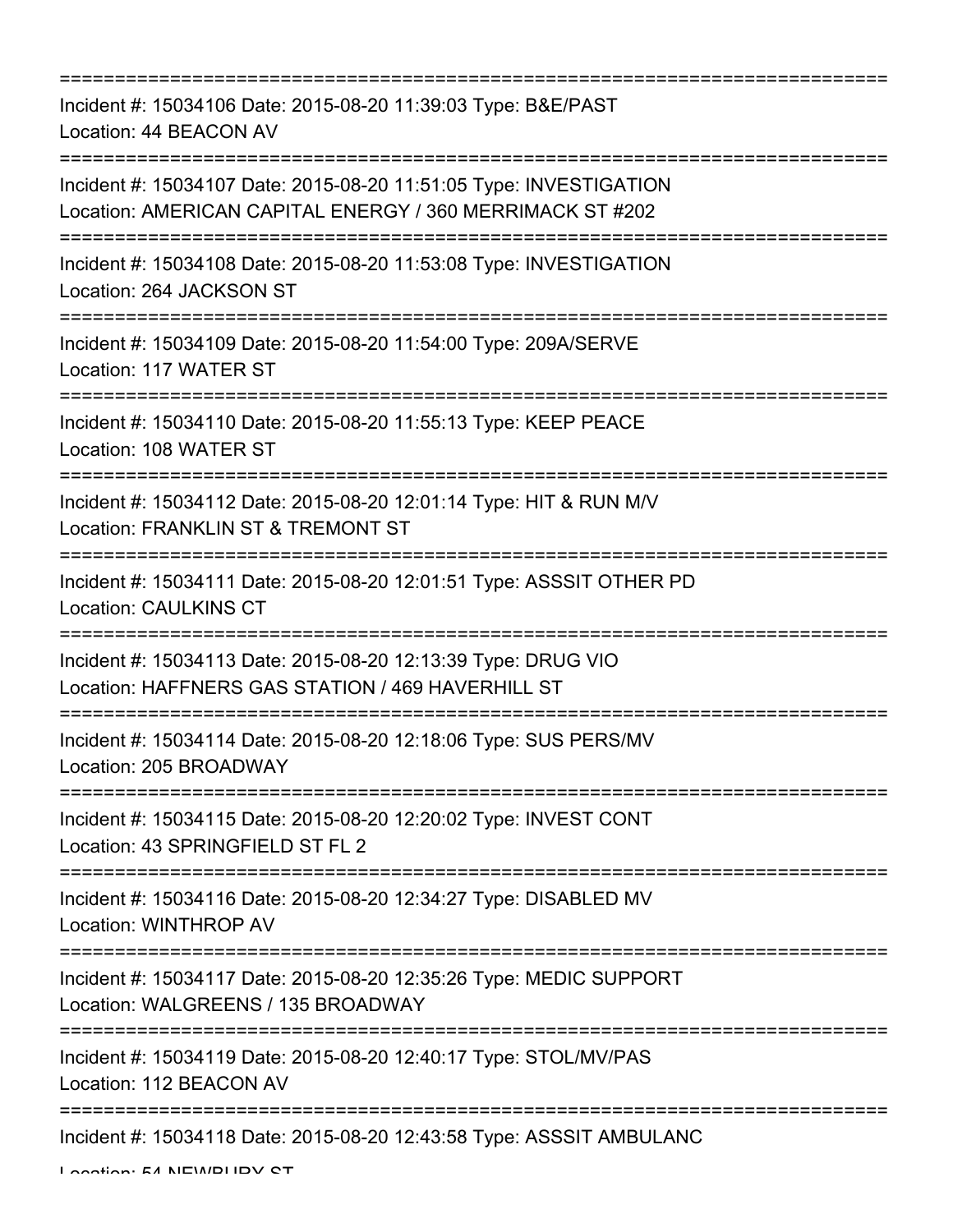| Incident #: 15034120 Date: 2015-08-20 12:50:25 Type: ALARM/BURG<br>Location: NEW ENGLAND MOTOR OIL / 5 WATER ST<br>.===================================<br>=================================== |
|------------------------------------------------------------------------------------------------------------------------------------------------------------------------------------------------|
| Incident #: 15034121 Date: 2015-08-20 12:51:13 Type: ANIMAL COMPL<br>Location: 461 HAMPSHIRE ST<br>====================================                                                        |
| Incident #: 15034122 Date: 2015-08-20 12:57:36 Type: ASSIST FIRE<br>Location: 134 BERNARD AV                                                                                                   |
| Incident #: 15034123 Date: 2015-08-20 12:57:45 Type: FIRE<br>Location: 80 BODWELL ST                                                                                                           |
| Incident #: 15034125 Date: 2015-08-20 12:58:29 Type: INVESTIGATION<br>Location: SILVERA'S FURNITURE / 182 BROADWAY                                                                             |
| Incident #: 15034124 Date: 2015-08-20 12:58:34 Type: NEIGHBOR PROB<br>Location: 369 WATER ST                                                                                                   |
| ;=================================<br>Incident #: 15034126 Date: 2015-08-20 13:02:17 Type: B&E/PAST<br>Location: SANTO DOMINGO MOTORS / 415 HAVERHILL ST                                       |
| Incident #: 15034127 Date: 2015-08-20 13:08:53 Type: SUS PERS/MV<br>Location: 47 BROMFIELD ST                                                                                                  |
| Incident #: 15034128 Date: 2015-08-20 13:16:36 Type: INVESTIGATION<br>Location: 153 BEACON ST #11                                                                                              |
| Incident #: 15034129 Date: 2015-08-20 13:25:25 Type: E911 HANGUP<br>Location: 4 NESMITH ST                                                                                                     |
| Incident #: 15034130 Date: 2015-08-20 13:49:20 Type: 209A/SERVE<br>Location: 206 PHILLIPS ST                                                                                                   |
| Incident #: 15034131 Date: 2015-08-20 13:59:36 Type: M/V STOP<br>Location: AMESBURY ST & ESSEX ST                                                                                              |
| :=============================<br>Incident #: 15034132 Date: 2015-08-20 14:00:13 Type: 209A/SERVE<br>Location: 26 INMAN ST                                                                     |
| Incident #: 15034133 Date: 2015-08-20 14:23:21 Type: SUS PERS/MV<br>Location: 120 BROADWAY                                                                                                     |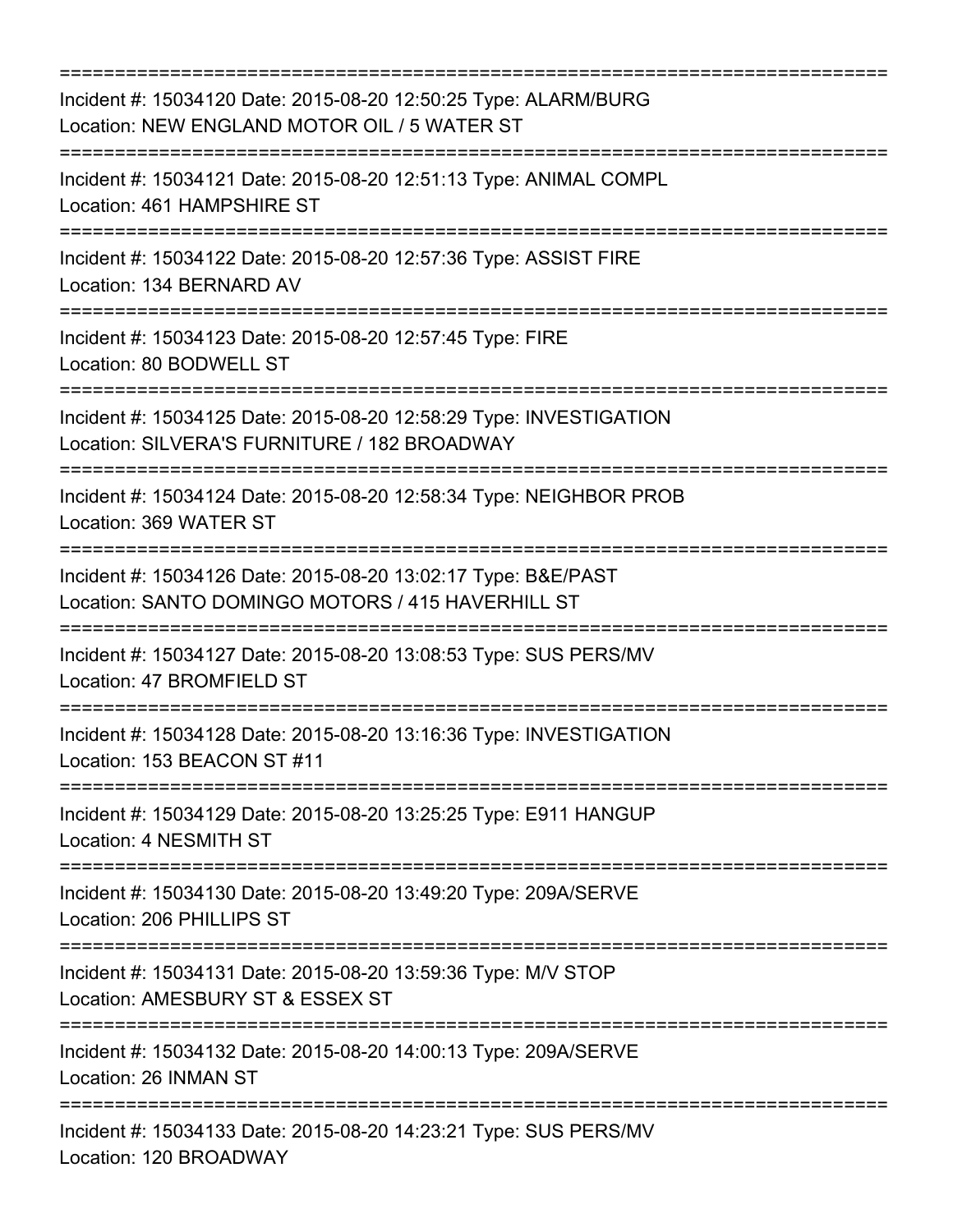Incident #: 15034134 Date: 2015-08-20 14:25:09 Type: INVESTIGATION Location: 77 S BROADWAY =========================================================================== Incident #: 15034135 Date: 2015-08-20 14:26:45 Type: SUS PERS/MV Location: 77 SUNRAY ST =========================================================================== Incident #: 15034136 Date: 2015-08-20 14:54:28 Type: INVESTIGATION Location: 182 BROADWAY =========================================================================== Incident #: 15034137 Date: 2015-08-20 15:00:54 Type: INVEST CONT Location: 369 WATER ST =========================================================================== Incident #: 15034139 Date: 2015-08-20 15:02:18 Type: TENANT PROB Location: 127 WEST ST =========================================================================== Incident #: 15034138 Date: 2015-08-20 15:02:39 Type: OFFICER ASSIS Location: 1 PARKER ST =========================================================================== Incident #: 15034140 Date: 2015-08-20 15:15:18 Type: SUS PERS/MV Location: 37 BROMFIELD ST =========================================================================== Incident #: 15034141 Date: 2015-08-20 15:36:03 Type: ALARM/BURG Location: 55 RESERVOIR ST =========================================================================== Incident #: 15034142 Date: 2015-08-20 15:43:30 Type: M/V STOP Location: PHILLIPS ST & SALEM ST =========================================================================== Incident #: 15034143 Date: 2015-08-20 15:44:43 Type: CK WELL BEING Location: 41 LORING ST FL 3RD =========================================================================== Incident #: 15034144 Date: 2015-08-20 15:46:55 Type: ALARMS Location: 26 ISLAND ST =========================================================================== Incident #: 15034145 Date: 2015-08-20 15:55:36 Type: HIT & RUN M/V Location: 1 MILL ST =========================================================================== Incident #: 15034146 Date: 2015-08-20 15:57:07 Type: B&E/PROG Location: 35 BROOK ST #2 ============================= Incident #: 15034147 Date: 2015-08-20 16:32:52 Type: INVESTIGATION Location: 8 SPRING ST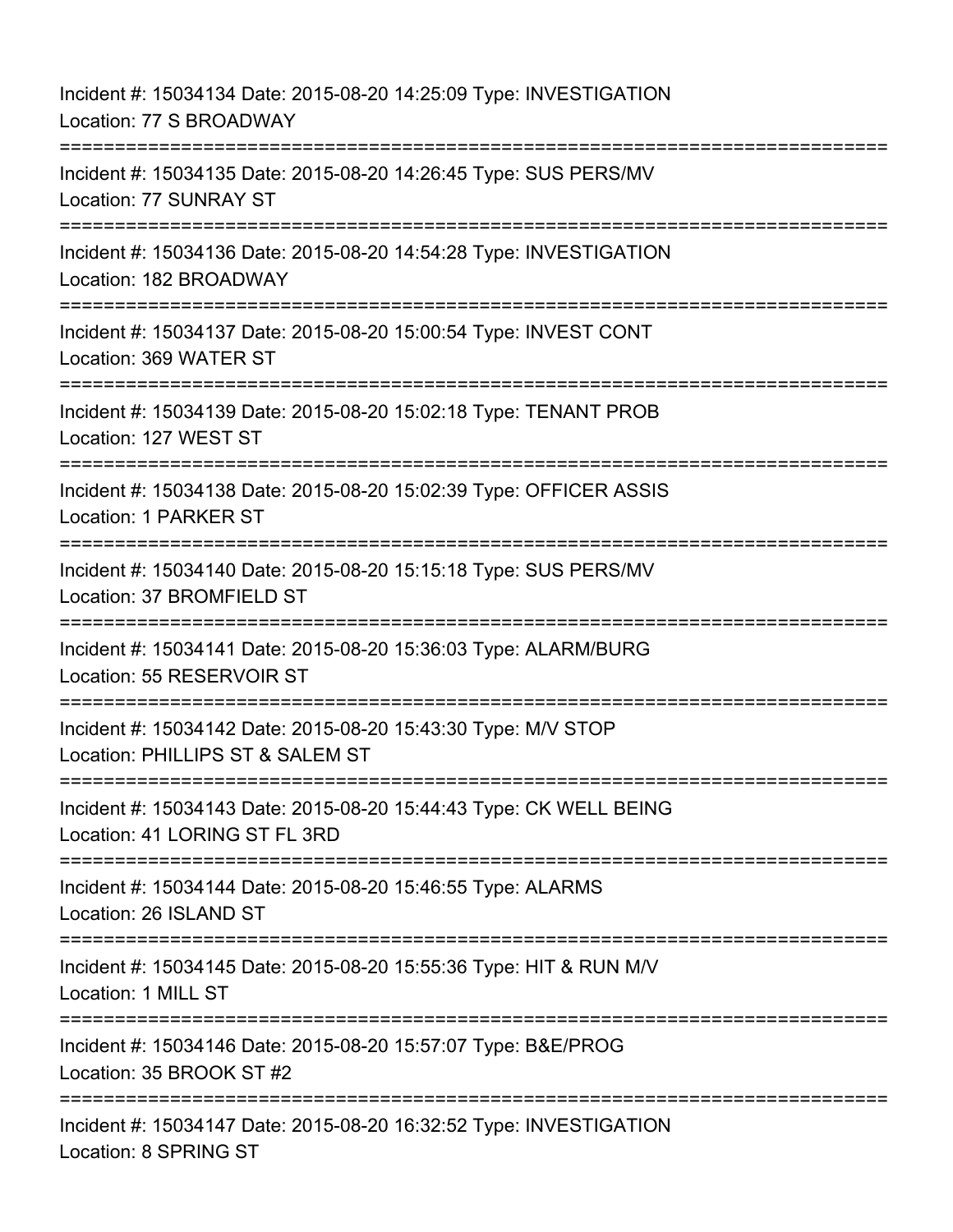| Incident #: 15034148 Date: 2015-08-20 16:43:57 Type: ALARM/HOLD<br>Location: LOS MUCHACHOS MARKET / 319 S BROADWAY            |
|-------------------------------------------------------------------------------------------------------------------------------|
| Incident #: 15034149 Date: 2015-08-20 17:14:09 Type: DISTURBANCE<br>Location: CHURCH / 327 HAVERHILL ST                       |
| Incident #: 15034150 Date: 2015-08-20 17:18:26 Type: KEEP PEACE<br>Location: 245 BAILEY ST                                    |
| Incident #: 15034151 Date: 2015-08-20 17:30:14 Type: ALARMS<br>Location: LAZARUS HOUSE / 121 ESSEX ST                         |
| Incident #: 15034152 Date: 2015-08-20 17:32:42 Type: INVEST CONT<br>Location: 182 LAWRENCE ST                                 |
| Incident #: 15034153 Date: 2015-08-20 17:33:33 Type: M/V STOP<br>Location: FRANKLIN ST & HAVERHILL ST<br>:=================== |
| Incident #: 15034154 Date: 2015-08-20 17:34:22 Type: DOMESTIC/PROG<br>Location: 43 MANCHESTER ST                              |
| Incident #: 15034155 Date: 2015-08-20 17:41:14 Type: LIC PLATE STO<br>Location: FERN ST & TRENTON ST                          |
| Incident #: 15034156 Date: 2015-08-20 17:48:06 Type: M/V STOP<br>Location: 678 ESSEX ST                                       |
| Incident #: 15034157 Date: 2015-08-20 17:56:56 Type: MEDIC SUPPORT<br>Location: 64 JUNIPER ST                                 |
| Incident #: 15034158 Date: 2015-08-20 17:59:56 Type: SUS PERS/MV<br><b>Location: WHITMAN ST</b>                               |
| Incident #: 15034159 Date: 2015-08-20 18:00:45 Type: UNWANTEDGUEST<br>Location: MARY IMMACULATE / 191 MAPLE ST #6E            |
| Incident #: 15034160 Date: 2015-08-20 18:13:46 Type: EXTRA SURVEIL<br><b>Location: BOAT RAMP</b>                              |
| Incident #: 15034161 Date: 2015-08-20 18:13:56 Type: LOST PROPERTY<br>Location: 2 INMAN ST                                    |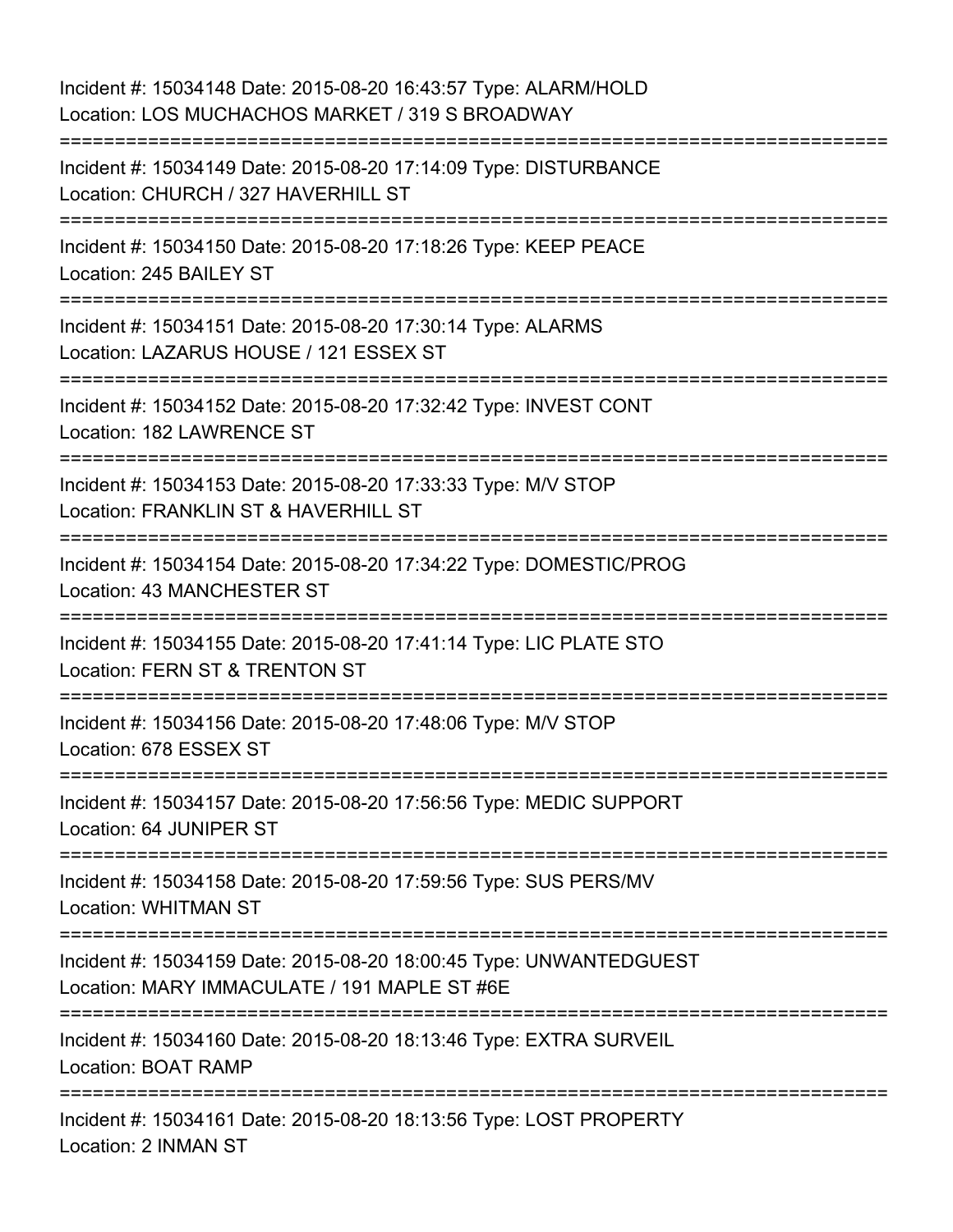Incident #: 15034162 Date: 2015-08-20 18:18:51 Type: LOUD NOISE Location: 315 PROSPECT ST

=========================================================================== Incident #: 15034163 Date: 2015-08-20 18:37:07 Type: CK WELL BEING Location: RAINBOW / 67 WINTHROP AV =========================================================================== Incident #: 15034164 Date: 2015-08-20 18:40:19 Type: M/V STOP Location: EVERETT ST & ROWE ST =========================================================================== Incident #: 15034166 Date: 2015-08-20 18:47:08 Type: MEDIC SUPPORT Location: 39 FALMOUTH ST =========================================================================== Incident #: 15034165 Date: 2015-08-20 18:48:00 Type: M/V STOP Location: CARLETON ST & EVERETT ST =========================================================================== Incident #: 15034167 Date: 2015-08-20 18:48:52 Type: LOUD NOISE Location: 161 BOWDOIN ST =========================================================================== Incident #: 15034168 Date: 2015-08-20 18:50:22 Type: NEIGHBOR PROB Location: 55 BRADFORD ST =========================================================================== Incident #: 15034169 Date: 2015-08-20 18:52:21 Type: ALARM/BURG Location: 22 WARREN ST =========================================================================== Incident #: 15034170 Date: 2015-08-20 18:53:13 Type: AUTO ACC/NO PI Location: LAWRENCE ST & MYRTLE ST =========================================================================== Incident #: 15034171 Date: 2015-08-20 18:58:12 Type: M/V STOP Location: CARLETON ST & EVERETT ST =========================================================================== Incident #: 15034172 Date: 2015-08-20 19:02:14 Type: ROBBERY ARMED Location: 32 MAPLE ST =========================================================================== Incident #: 15034173 Date: 2015-08-20 19:03:10 Type: MAN DOWN Location: 40 HAVERHILL ST =========================================================================== Incident #: 15034174 Date: 2015-08-20 19:08:26 Type: INVEST CONT Location: 365 HAMPSHIRE ST =========================================================================== Incident #: 15034175 Date: 2015-08-20 19:25:01 Type: M/V STOP Location: EVERETT ST & SALEM ST

===========================================================================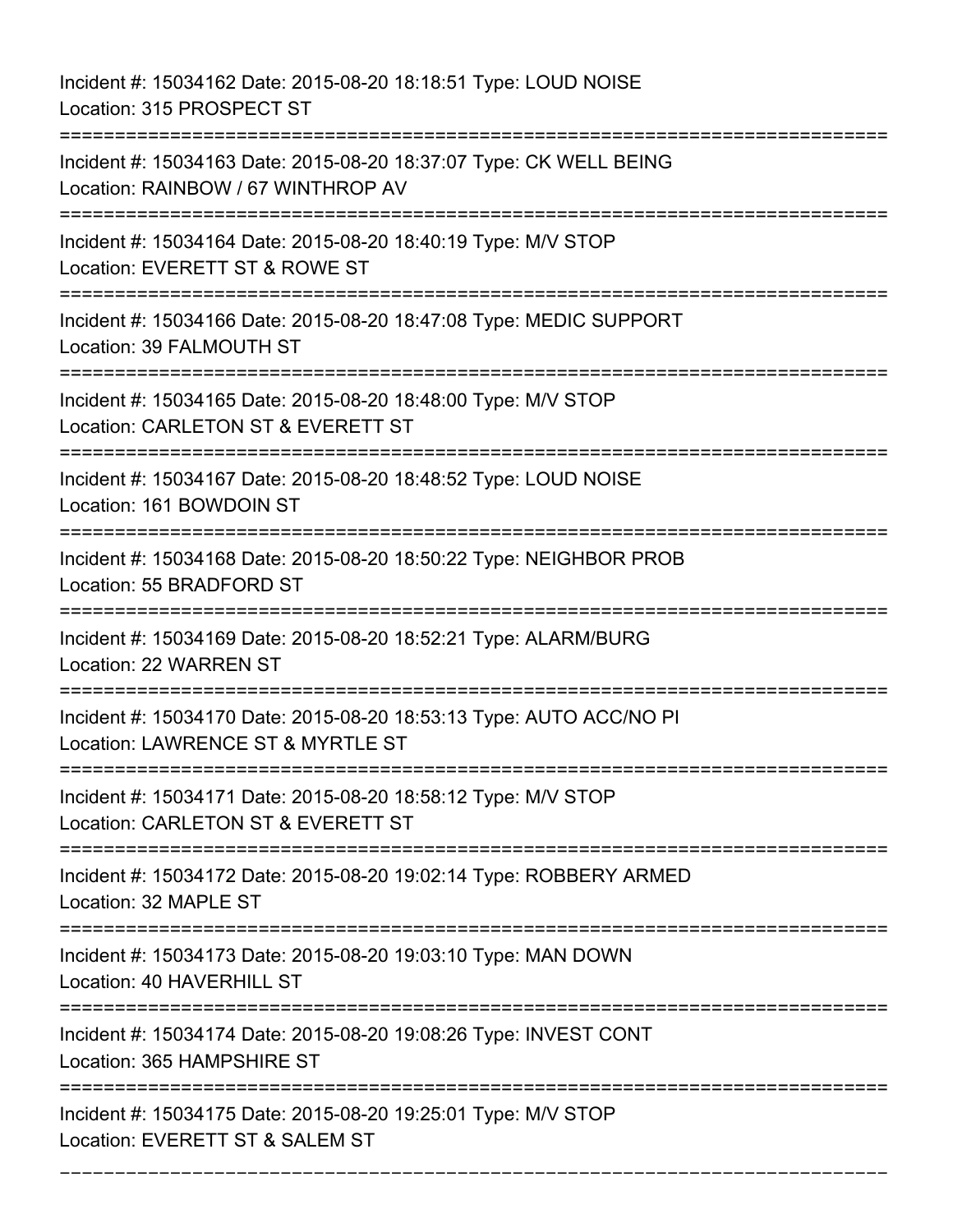Incident #: 15034176 Date: 2015-08-20 19:28:36 Type: DISTURBANCE Location: 142 MARKET ST =========================================================================== Incident #: 15034177 Date: 2015-08-20 19:29:22 Type: DISTURBANCE Location: MARKET ST & OSGOOD ST =========================================================================== Incident #: 15034178 Date: 2015-08-20 19:33:50 Type: ALARM/BURG Location: DUNKIN DONUTS / 608 S UNION ST =========================================================================== Incident #: 15034179 Date: 2015-08-20 19:36:15 Type: MEDIC SUPPORT Location: 93 GREENFIELD ST =========================================================================== Incident #: 15034180 Date: 2015-08-20 19:45:13 Type: AUTO ACC/NO PI Location: AVON ST & E HAVERHILL ST =========================================================================== Incident #: 15034181 Date: 2015-08-20 19:48:13 Type: SUS PERS/MV Location: 25 EUTAW ST =========================================================================== Incident #: 15034182 Date: 2015-08-20 20:00:40 Type: DISTURBANCE Location: 375 HOWARD ST FL 2 =========================================================================== Incident #: 15034183 Date: 2015-08-20 20:03:04 Type: DISTURBANCE Location: AMES ST =========================================================================== Incident #: 15034184 Date: 2015-08-20 20:14:38 Type: M/V STOP Location: HAMPSHIRE ST & HAVERHILL ST ========================= Incident #: 15034185 Date: 2015-08-20 20:16:59 Type: ALARM/BURG Location: 17 SHEPARD ST =========================================================================== Incident #: 15034186 Date: 2015-08-20 20:25:24 Type: SUICIDE ATTEMPT Location: COLUMBUS ST & FITCHBURG,MA #3 =========================================================================== Incident #: 15034187 Date: 2015-08-20 20:34:34 Type: AUTO ACC/NO PI Location: 69 DORCHESTER ST =========================================================================== Incident #: 15034188 Date: 2015-08-20 20:35:03 Type: AUTO ACC/NO PI Location: 94 BOXFORD ST =========================================================================== Incident #: 15034190 Date: 2015-08-20 20:48:58 Type: WARRANT SERVE Location: 129 WATER ST ===========================================================================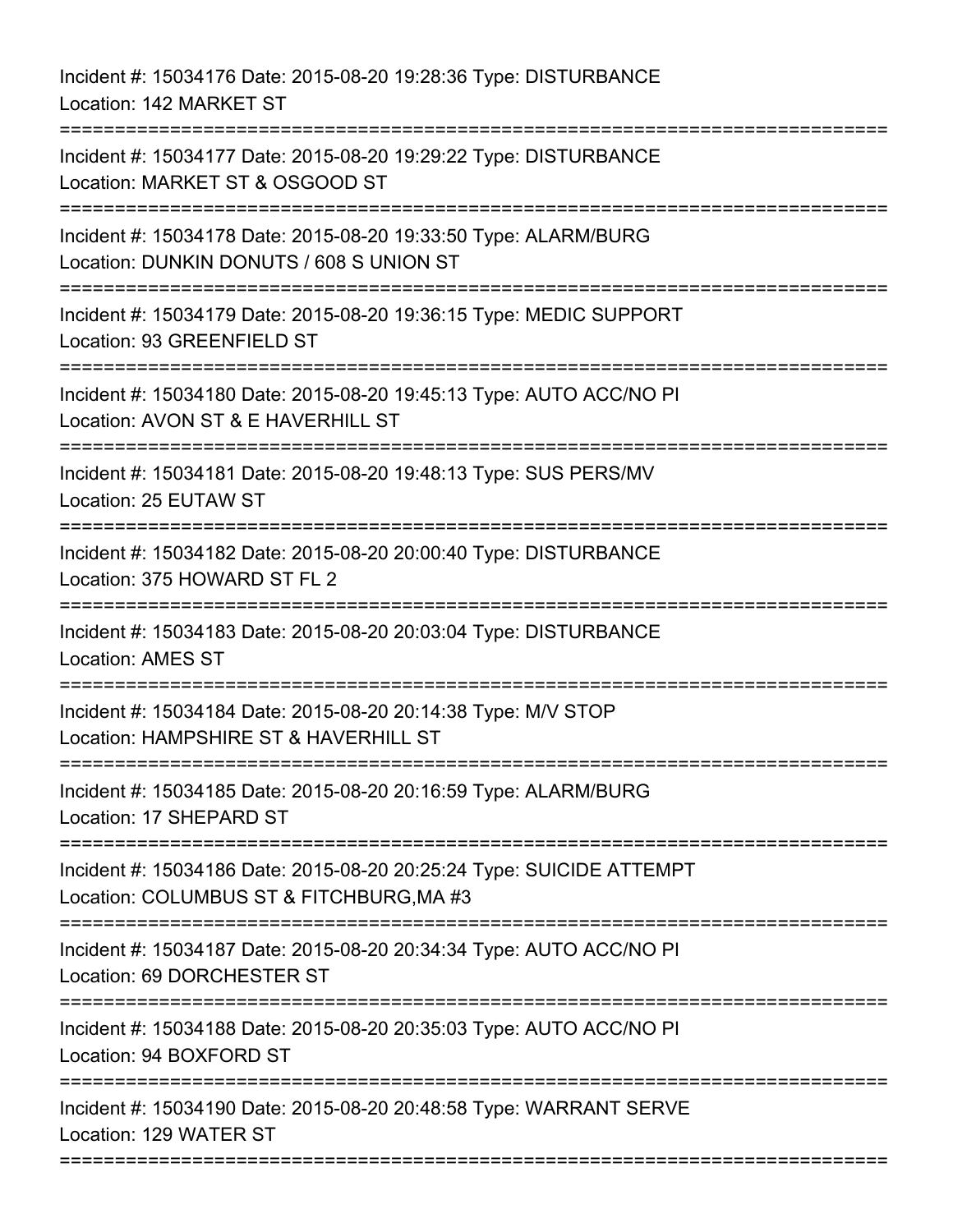| Incident #: 15034191 Date: 2015-08-20 20:55:19 Type: DISTURBANCE<br>Location: 35 BYRON AV #2<br>Location: 381 HAVERHILL ST<br>Location: 50 HIGH ST<br>------------------<br>Incident #: 15034194 Date: 2015-08-20 21:41:30 Type: MISSING PERS<br>Location: 52 HOWARD ST<br>Incident #: 15034195 Date: 2015-08-20 21:55:56 Type: MEDIC SUPPORT<br>Location: 653 ESSEX ST #7-23<br>Location: HAWLEY ST & S BROADWAY<br>===========<br>Incident #: 15034197 Date: 2015-08-20 22:50:50 Type: UNKNOWN PROB<br>Location: 99 JACKSON ST #8<br>Incident #: 15034198 Date: 2015-08-20 22:54:23 Type: KEEP PEACE<br>Location: 129 SPRINGFIELD ST<br>Location: 66 MELVIN ST #12-13<br>Location: 86 RAILROAD ST | Incident #: 15034189 Date: 2015-08-20 20:49:49 Type: NOISE ORD<br>Location: 152 BUTLER ST   |
|-----------------------------------------------------------------------------------------------------------------------------------------------------------------------------------------------------------------------------------------------------------------------------------------------------------------------------------------------------------------------------------------------------------------------------------------------------------------------------------------------------------------------------------------------------------------------------------------------------------------------------------------------------------------------------------------------------|---------------------------------------------------------------------------------------------|
|                                                                                                                                                                                                                                                                                                                                                                                                                                                                                                                                                                                                                                                                                                     |                                                                                             |
|                                                                                                                                                                                                                                                                                                                                                                                                                                                                                                                                                                                                                                                                                                     | Incident #: 15034192 Date: 2015-08-20 21:25:10 Type: DK (DRUNK)                             |
|                                                                                                                                                                                                                                                                                                                                                                                                                                                                                                                                                                                                                                                                                                     | Incident #: 15034193 Date: 2015-08-20 21:28:21 Type: TRESPASSING                            |
|                                                                                                                                                                                                                                                                                                                                                                                                                                                                                                                                                                                                                                                                                                     |                                                                                             |
|                                                                                                                                                                                                                                                                                                                                                                                                                                                                                                                                                                                                                                                                                                     |                                                                                             |
|                                                                                                                                                                                                                                                                                                                                                                                                                                                                                                                                                                                                                                                                                                     | Incident #: 15034196 Date: 2015-08-20 22:33:27 Type: M/V STOP                               |
|                                                                                                                                                                                                                                                                                                                                                                                                                                                                                                                                                                                                                                                                                                     |                                                                                             |
|                                                                                                                                                                                                                                                                                                                                                                                                                                                                                                                                                                                                                                                                                                     | Location: 1 STEINER ST                                                                      |
|                                                                                                                                                                                                                                                                                                                                                                                                                                                                                                                                                                                                                                                                                                     | Incident #: 15034199 Date: 2015-08-20 23:25:26 Type: MEDIC SUPPORT                          |
|                                                                                                                                                                                                                                                                                                                                                                                                                                                                                                                                                                                                                                                                                                     | Incident #: 15034200 Date: 2015-08-20 23:25:41 Type: KEEP PEACE                             |
|                                                                                                                                                                                                                                                                                                                                                                                                                                                                                                                                                                                                                                                                                                     | Incident #: 15034201 Date: 2015-08-20 23:54:18 Type: ALARM/HOLD<br>Location: 28 HOLLY ST #2 |
|                                                                                                                                                                                                                                                                                                                                                                                                                                                                                                                                                                                                                                                                                                     | Incident #: 15034202 Date: 2015-08-20 23:55:14 Type: STOL/MV/PAS                            |

447 record(s)